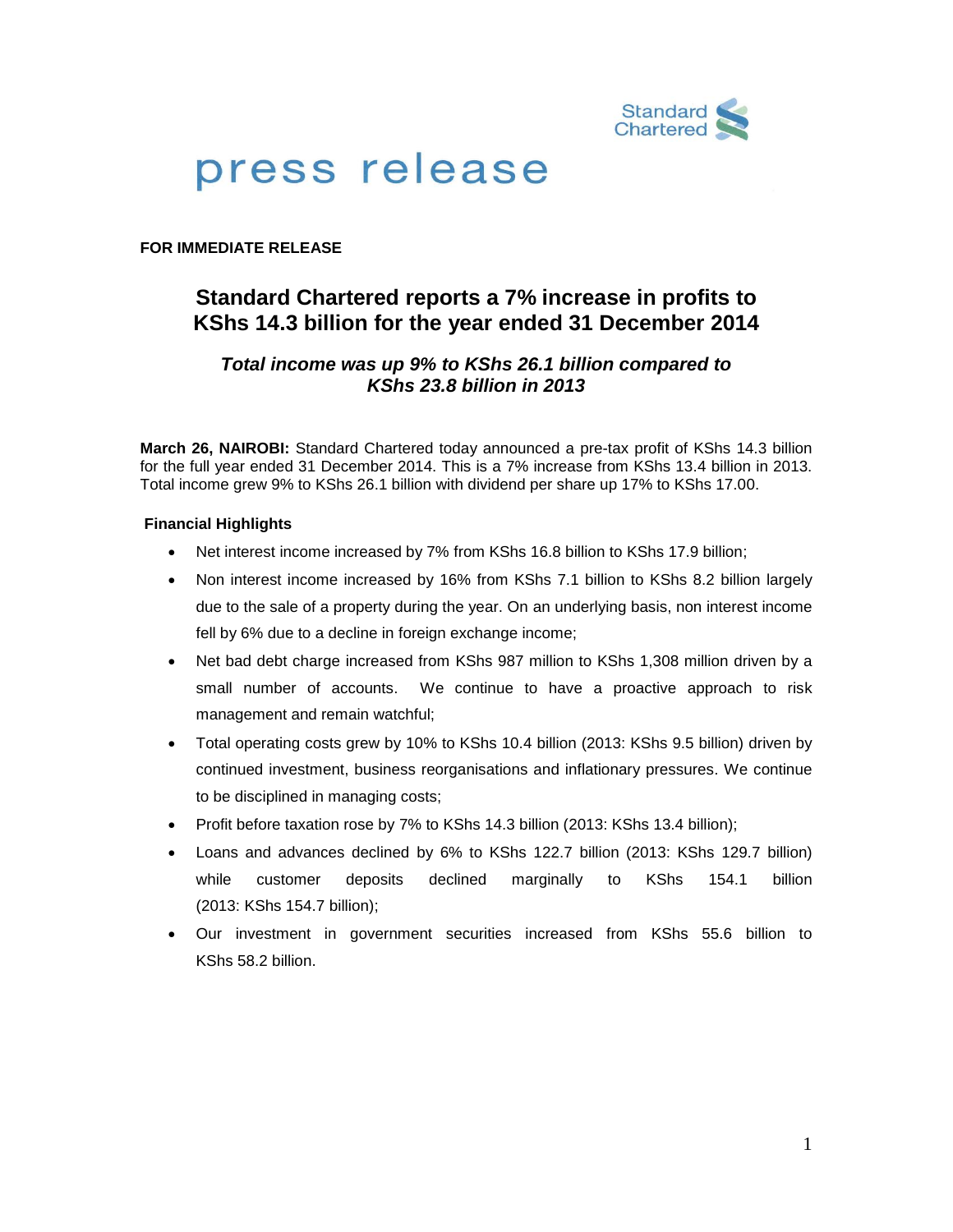#### **Balance Sheet**

- The balance sheet remains resilient and well diversified. We continue to be highly liquid and primarily deposit funded, with an advances to deposits ratio of 80% down from the previous year end position of 84%;
- The Bank remains well capitalised, with a total capital to risk weighted assets ratio standing at 20%;
- The profile of our balance sheet remains stable, with over 70% of our financial assets held at amortised cost.

#### **Revenue**

Total revenue grew to KShs 26.1 billion, driven mainly by the following:

- Interest income on loans and advances increased to KShs 15.7 billion driven by growth in average volumes but weighed down by lower interest rates charged compared to 2013. The growth in non performing loans during the year further muted the growth in interest income;
- Interest income from investments in government securities remained flat at KShs 5.9 billion. Increased volumes were tempered by lower interest rates;
- Total interest expense decreased by 14% to KShs 4.2 billion reflective of reduction in overall cost of funds;
- Income from foreign exchange trading decreased by 11% to KShs 2.0 billion as a result of a low rates and low volatility environment coupled with margin compression which offset effects of significant volume growth;
- Fees and commissions remained flat at KShs 3.9 billion;
- Other income increased to KShs 2.3 billion, a 141% increase from 2013. This increase was largely due to a one-off sale of a property.

# **Costs**

Total operating expenses increased by 10% to KShs 10.4 billion as a result of the following:

- Staff costs grew by 13% to KShs 5.8 billion as we continued to invest in talent to support our business growth in addition to redundancy costs as we reorganised our business in 2014;
- Premises costs remained flat at KShs 0.5 billion;
- Depreciation and amortisation remained flat at KShs 1.0 billion;
- Other operating costs increased by 9% to KShs 3.2 billion in line with increased operating costs due to increased business.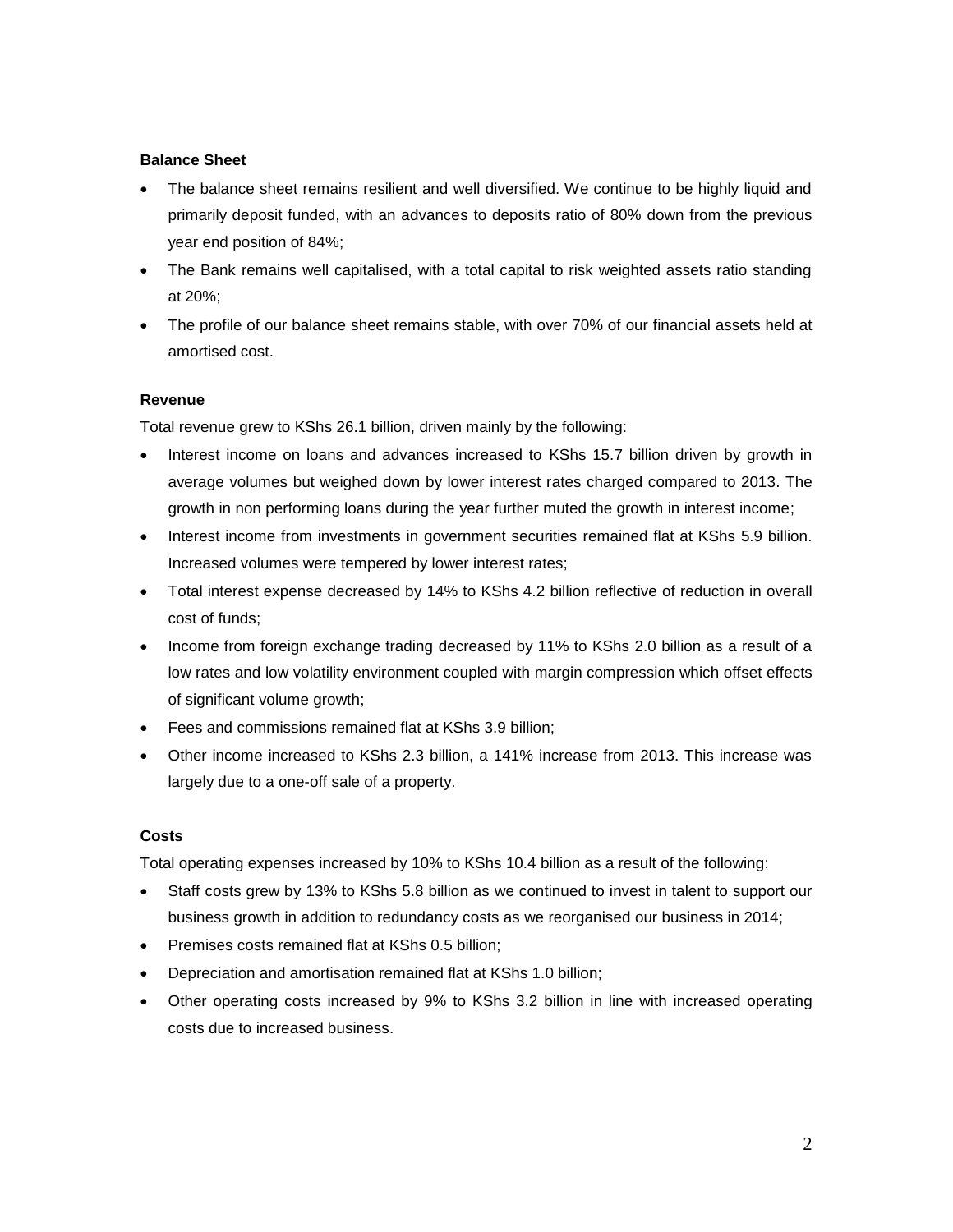A brief look at our results from each business's point of view:

### **Corporate and Institutional Clients**

Corporate and Institutional Clients (C&I) comprises Global Corporates, Local Corporates and Financial Institutions. C&I delivered a resilient performance against a backdrop of challenging market conditions.

• Income rose by 12% to KShs13.7 billion and the underlying operating profit grew by 17% to KShs 9.9 billion.

We continue to deepen our client relationship preposition as we make disciplined investments in key product capabilities to support companies that drive investment, trade and creation of wealth across our footprint

#### **Commercial Clients**

The Commercial Clients segment serves medium-sized businesses that are managed by dedicated relationship managers.

Operating profit was KShs 0.7 billion (2013: KShs 1.1 billion). 2014 saw the refinement of the new client segments continue and this is reflected in the reduced operating profit in the year for Commercial Clients compared to 2013.

- Lending and cash management income fell due to lower volumes and inter-segment transfers respectively;
- Total impairment rose by 15% driven by a small number of specific loan impairments;
- Customer loans and advances closed at KShs 11.5 billion and customer deposits at KShs 16.3 billion.

The Commercial Client segment offers a competitively differentiated platform from which we will continue to grow the business.

#### **Retail Clients**

Retail Clients comprises Priority, Personal and Business Clients.

We have a diverse customer portfolio with the Priority clients contributing 21% of Retail Clients revenues, Personal clients contributing 63% and Business clients accounting for 16%.

 Operating income was up 9% to reach KShs 10.0 billion. This was as a result of strong growth in customer loans and deposits which increased by 19% and 4% to close at KShs 55.2 billion and KShs 74.7 billion respectively;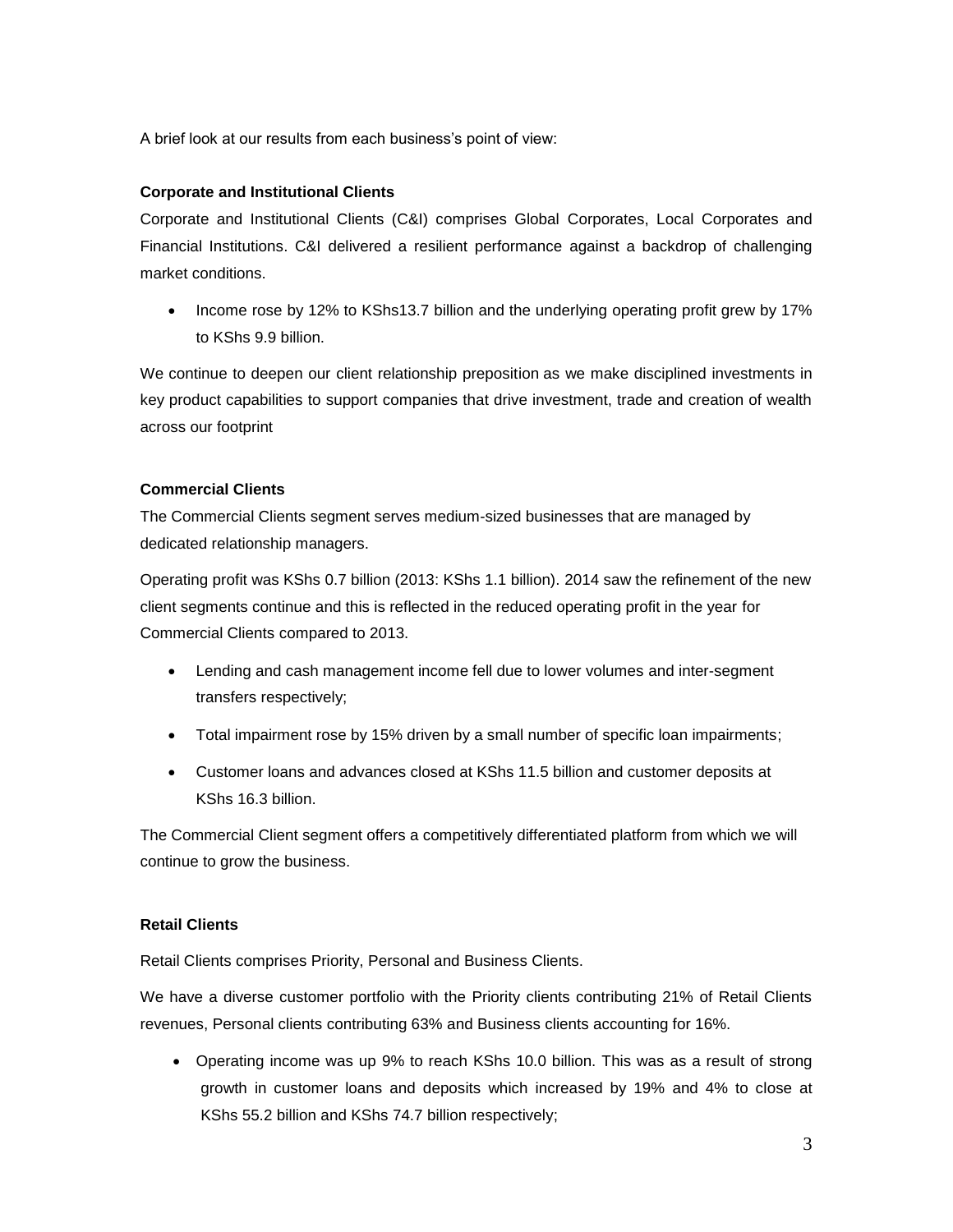- Expenses rose by 9% driven by the repositioning programme, investment in our branch network and in our digital agenda;
- Impairments increased in 2014 driven by a small number of specific loan impairments;
- Operating profit remained flat.

#### **Non – Performing Loans and Net Bad Debt Charge**

Gross non-performing loans increased to KShs 10.8 billion compared to KShs 3.8 billion in 2013**.** This translates to 8.5% of gross loans and advances (2013: 2.9%). Compared to June 2014 where the non performing loans peaked at KShs 14.5 billion, gross non-performing loans decreased by 26% as we continue to support our clients. This is as a result of active management actions around the Corporate & Institutional Clients portfolio which saw non-performing loans increase in 2014, although this was due to a small number of problem accounts. We are pleased to further report that as at February 2015, we had made further progress and reduced the gross non-performing loans to 6.8% of gross loans and advances.

Overall we remain disciplined in our approach to risk management and proactive in our collection efforts to minimise account delinquencies. While we do not see a broad based deterioration in asset quality, the number of clients subject to additional, precautionary monitoring remains elevated reflecting our proactive approach to managing risks in an uncertain environment.

Corporate & Institutional loans as well as Commercial Clients loans are largely short tenor. The Retail Clients book is predominantly secured and we have selectively grown our unsecured portfolio. The quality of the asset book remains good is well diversified and conservatively positioned.

#### **Dividend**

The Board will be recommending to the shareholders at the forthcoming Annual General Meeting, the payment of a final dividend for the year of KShs 12.50 for every ordinary share of KShs 5.00. An interim dividend of KShs 4.50 for every ordinary share was declared and paid in December 2014. This will bring the total dividend for the year to KShs 17.00 per ordinary share which compares to KShs 14.50 per ordinary share in 2013 and translates to an increase of 17% year-on-year. This dividend payout gives us the right balance between bolstering our capital base to enable us pursue growth; continue to deliver attractive returns to our investors as well as ensuring we meet the enhanced capital requirements. As it will be recalled, in 2013 the Central Bank of Kenya introduced new regulations which were to be implemented by 31 December 2014 that required banks to significantly increase minimum capital requirements.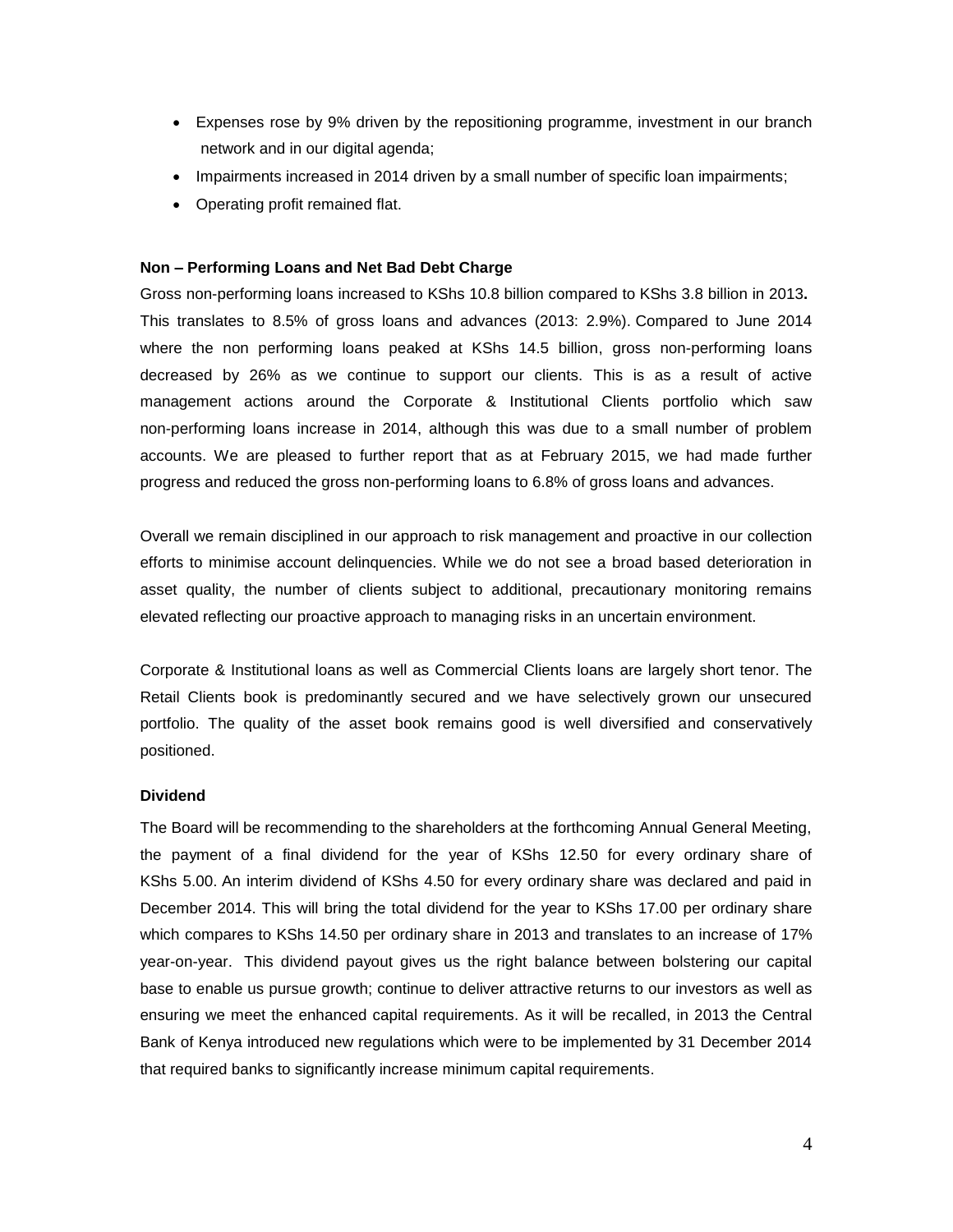Lamin Manjang, Managing Director and Chief Executive Officer, Standard Chartered, said:

*''2014 was a challenging year due to increased non performing loans. However, we maintained our path of sustained growth, strong financial performance and excellent strategic progress. 2014 was also the year that we reorganised our business repositioning it for the future.*

*We have significantly increased the amount paid out to our shareholders by way of dividend, while at the same time maintaining a firm grip on costs. Our people are much sought after by our competition, and we are acutely conscious of the importance of retaining and attracting the best talent as we look to execute our strategy.*

*We continued to have a firm grip on the levers of risk, cost and investment, and are using our balance sheet strength to increase financing support to our customers. We are putting even greater focus on our clients and customers on building deep and long standing relationships and on improving the quality of our services and solutions. The business continues to demonstrate underlying strength and diversity. This also underlines our success in building a balanced business.*

*We continue to take a conservative approach to managing the balance sheet, maintaining a strong liquidity position and keeping a watchful eye on asset quality. We have taken decisive actions on the small number of non performing loans and this position has improved significantly.*

*Looking into the future, we see increased business opportunities as the economy continues to grow and as more investors come into the market. The business is well positioned to continue being the right partner to our clients.*

*We enter 2015 with the foundations in great shape – well capitalised, highly liquid and a diverse business – and we are well positioned to continue being the right partner to our clients. This is in line with our strategic intent – we will continue banking the people and companies driving investment, trade and the creation of wealth across our footprint."*